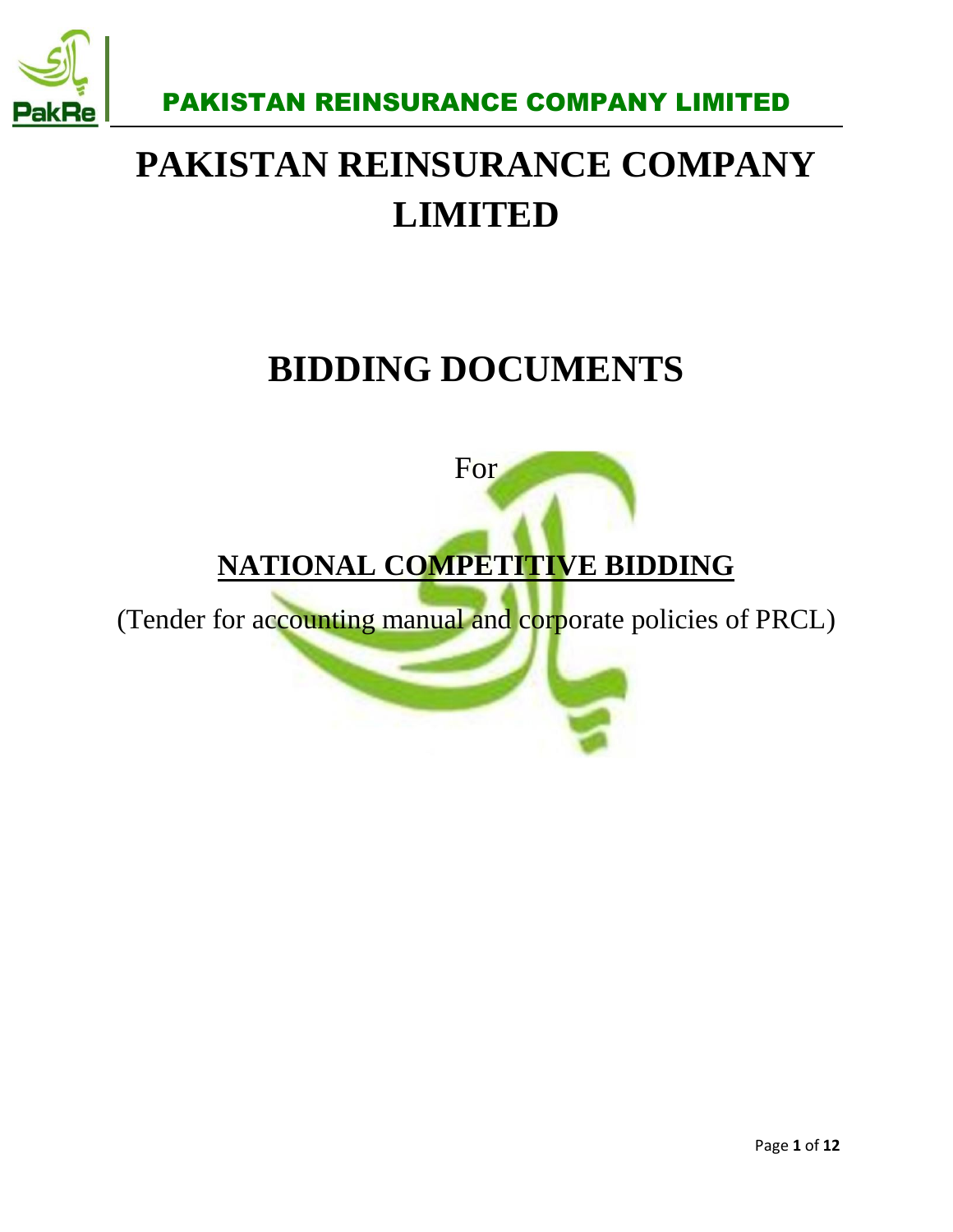

#### Contents

| 1.             |  |  |
|----------------|--|--|
| $\mathbf{2}$ . |  |  |
| 3.             |  |  |
| 4.             |  |  |
| 5.             |  |  |
| 6.             |  |  |
| 7.             |  |  |
| 8.             |  |  |
| 9.             |  |  |
|                |  |  |
|                |  |  |
|                |  |  |
|                |  |  |
|                |  |  |
|                |  |  |
|                |  |  |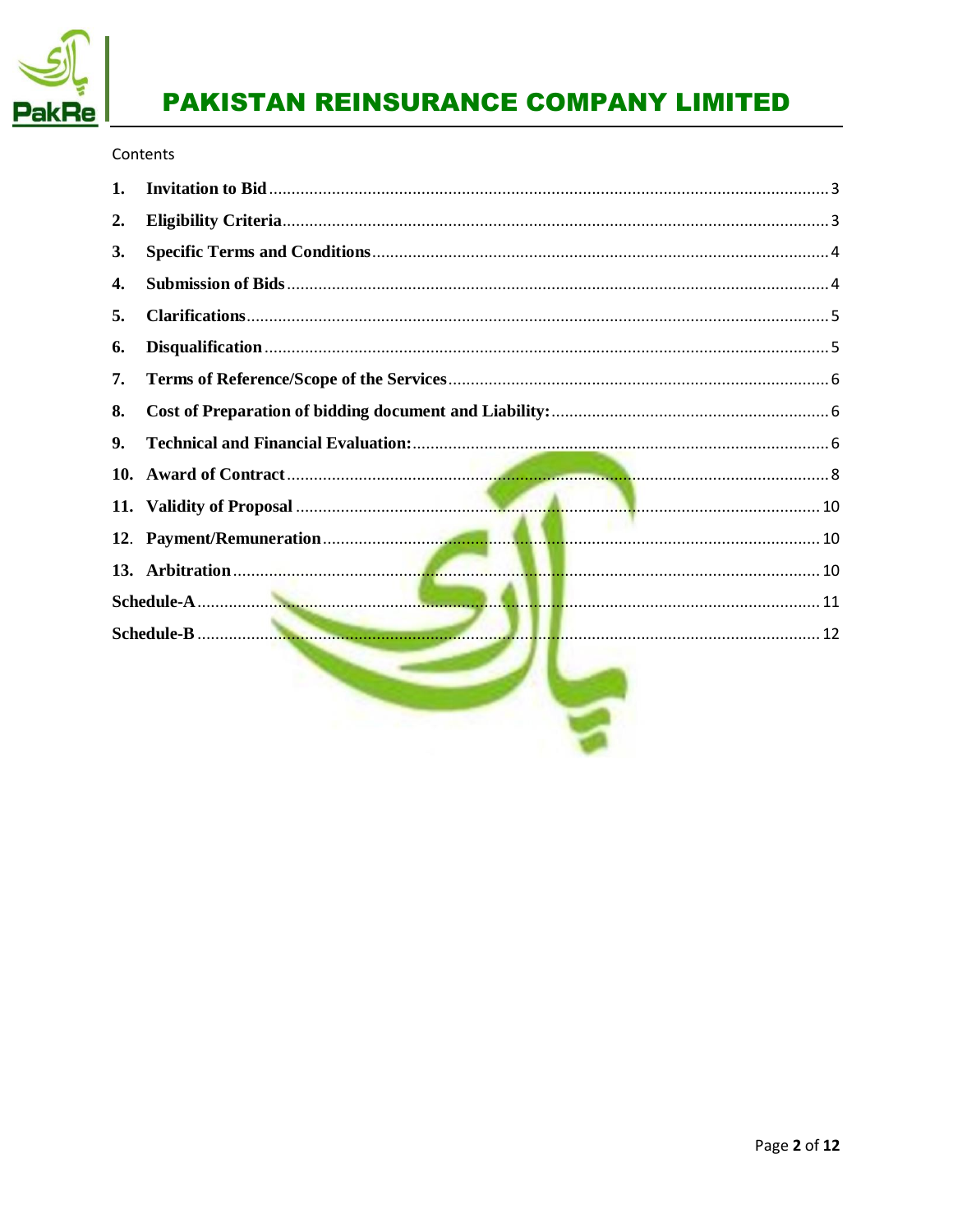

#### **Services of Individual Consultants/Consultancy Firms**

#### <span id="page-2-0"></span>**Tender for accounting manual and corporate policies of PRCL**

#### **Invitation to Bid**

Pakistan Reinsurance CompanyLimitedinvites sealed bids fromthe individual firms having more than 3 yearsof experiencein preparation of the accounting manual. The relevant CA Firm/Consultancy Firmcan apply within the stipulated date, time, and, terms & conditions mentioned below and as prescribed in the bidding document:

- i. The bidding document can be obtained from the Accounts department-TWonthe 11th floor, PRC Towers, Karachi during office hours (10:00 am to 4:00 pm). The bidding document can also be downloaded from www.pakre.org.pk and PPRA website at <u>www.ppra.org.pk</u>.
- ii. sealed bids as per the instruction contained in the bidding document must reach to undersigned latest by  $13<sup>th</sup>$  June, 2022 at  $11:00$  am. Technical Bids will be opened on the same day in presence of bidders at 11:30 am.
- iii. This advertisement is also available on PPRA's website at [www.ppra.org.pka](http://www.ppra.org.pk/)nd PRCL's website at www.pakre.org.pk

#### <span id="page-2-1"></span>**2. EligibilityCriteria**

- a) Interested Individual CA Firm/Consultancy Firm ("the bidders"hereafter) must have experience in preparation of accounting manual.
- b) General Sales Tax Registered
- c) National Tax Number Registered
- d) The bidder shall be on the active taxpayer list of FBR.
- e) The bidder shall furnish an undertaking on stamp paper for not being blacklisted by any government department/organization/public entity.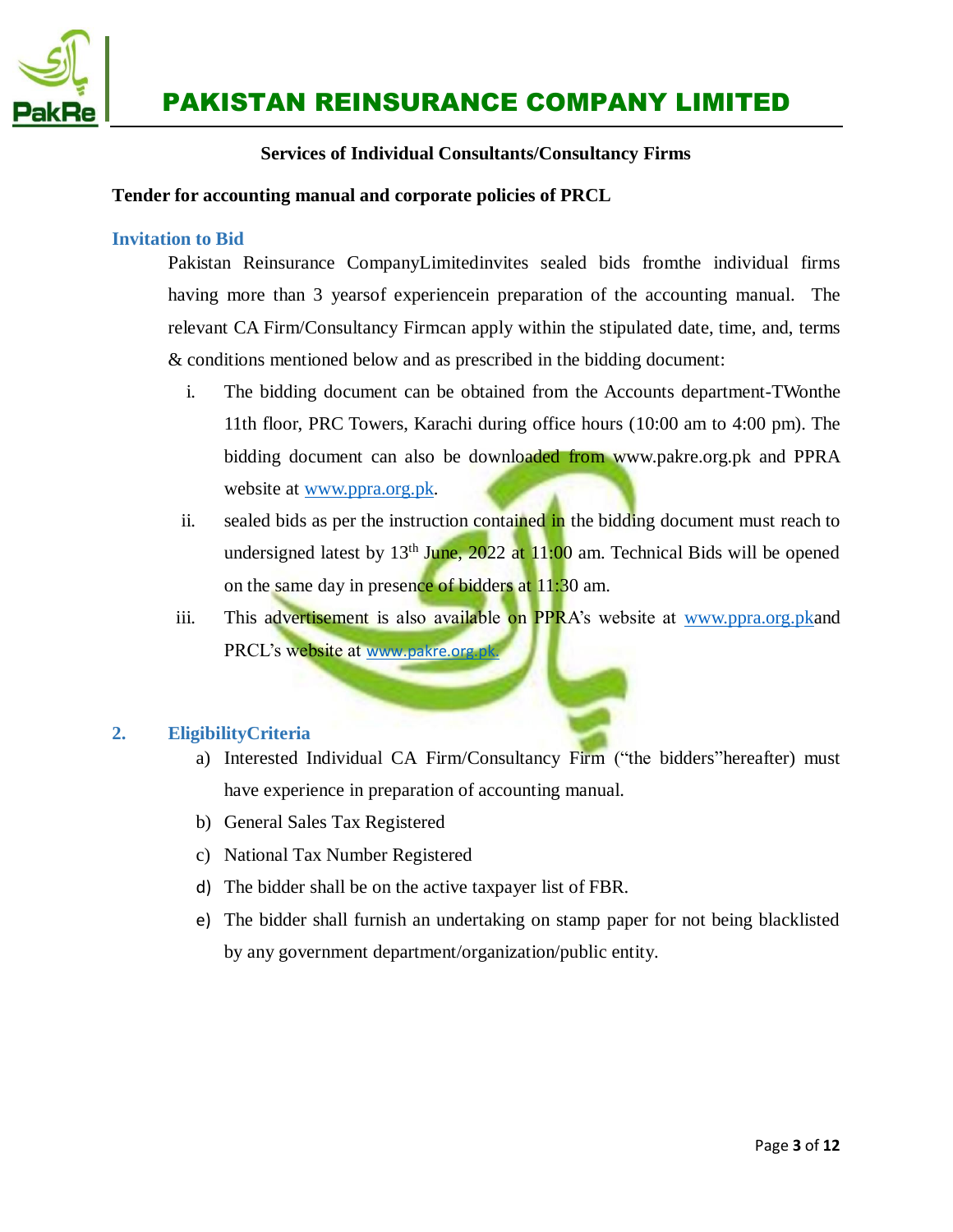

#### <span id="page-3-0"></span>**3. Specific Terms and Conditions**

- 3.1 The bids shall be prepared as per the instructions given in this document.
- 3.2 Method of selection will be **Single** *Stage Two Envelop* of procurement specified in PPRA Rules 2004 and allied regulations, thereof.
- 3.3 After scrutiny, only the eligible bidders will be technically evaluated, and subsequently only the technically qualified bidders will be invited for the opening of the Financial Proposal.
- 3.4 The date for the opening of bids and the last date for the submission of bids shall be the same. Bids shall be opened at the time specified in the bidding documents. The bids shall be opened at least thirty minutes after the deadline for submission of bids.
- 3.5 Bids received after the due date, conditional or incomplete bids will be rejected.
- 3.6 The bidder or one authorized representative shall attend the tender opening, if desired.
- 3.7 Details of Litigation if any, and a Certificate of not being black listed by any government organization should be enclosed.
- 3.8 PRCL will agreewith the most advantageous bidder.
- 3.9 PRCL shall disqualify bidder(s) if it finds, at any time, that the information submitted by the bidder concerning its eligibility was false and materially inaccurate. Such bidders shall be blacklisted as per relevant rules of PPRA.
- 3.10 PRCL reserves the right to reject any or all bids at any time before the acceptance of a bid or proposal as per PPRA rules

#### <span id="page-3-1"></span>**4. Submission of Bids**

**4.1.** The sealed bids (separately marked as technical and financial) along with the required documents should reach **Deputy Manager Accounts-TW** of PRCL.

#### **4.2 Technical Proposal**

The technical proposal must be submitted along with copies of all required documents mentioned therein. The technical Proposal must be kept in a sealed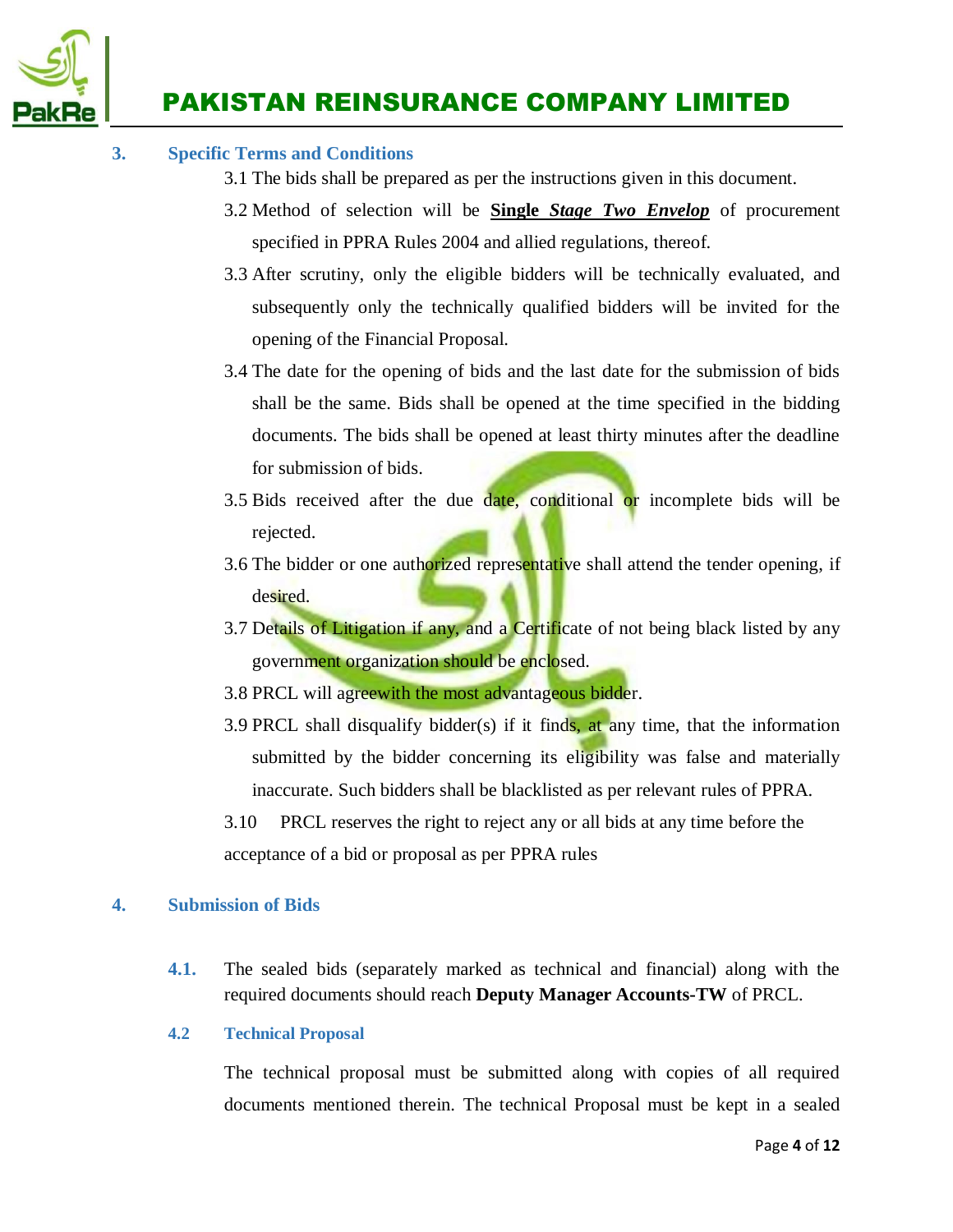

envelope. The envelope shall be marked as "TECHNICAL PROPOSAL" along with a tender number.

#### **4.3 Financial Proposal**

The financial Proposalindicating the quoted price in figures as well as in words must be kept in a**SEPARATE SEALED ENVELOPE**. The envelope shall be marked as "FINANCIAL PROPOSAL" along with a tender number.

**4.4.** Both envelopes of the financial and technical proposal shall be kept yet in another properly sealed envelope marked *"Individual CA Firm/Consultancy Firm"* shouldreach to Deputy Manager Accounts-TW at 11<sup>th</sup> Floor of PRC Towers, Karachi.

#### <span id="page-4-0"></span>**5. Clarifications**

Bidder(s) requiring any clarification may contact the undersigned during working hours before three days of the deadline for submission of bids

#### **Mr. Saqib Uz Zaman**

Deputy Manager Accounts-TW

11<sup>th</sup> Floor, PRC Towers 32-A Lalazar Drive, M.T Khan Road, Karachi Mobile # 0335,9887787, Fax: 021-99202901

#### <span id="page-4-1"></span>**6. Disqualification**

Bid(s)shall be rejected if: -

- a) Found to be conditional or incomplete in any respect;
- b) Received later than the stipulated/fixed, date and time;
- c) There is any deviation from the instructionscontained in this document;
- d) Multiple rates are quoted;
- e) Contains the unauthenticatedamendments/corrections / overwriting);
- f) the validity of bid is not quoted as required;
- g) Made through Fax / E-mail / Telex;
- h) Required documents to establish eligibilityis not enclosed;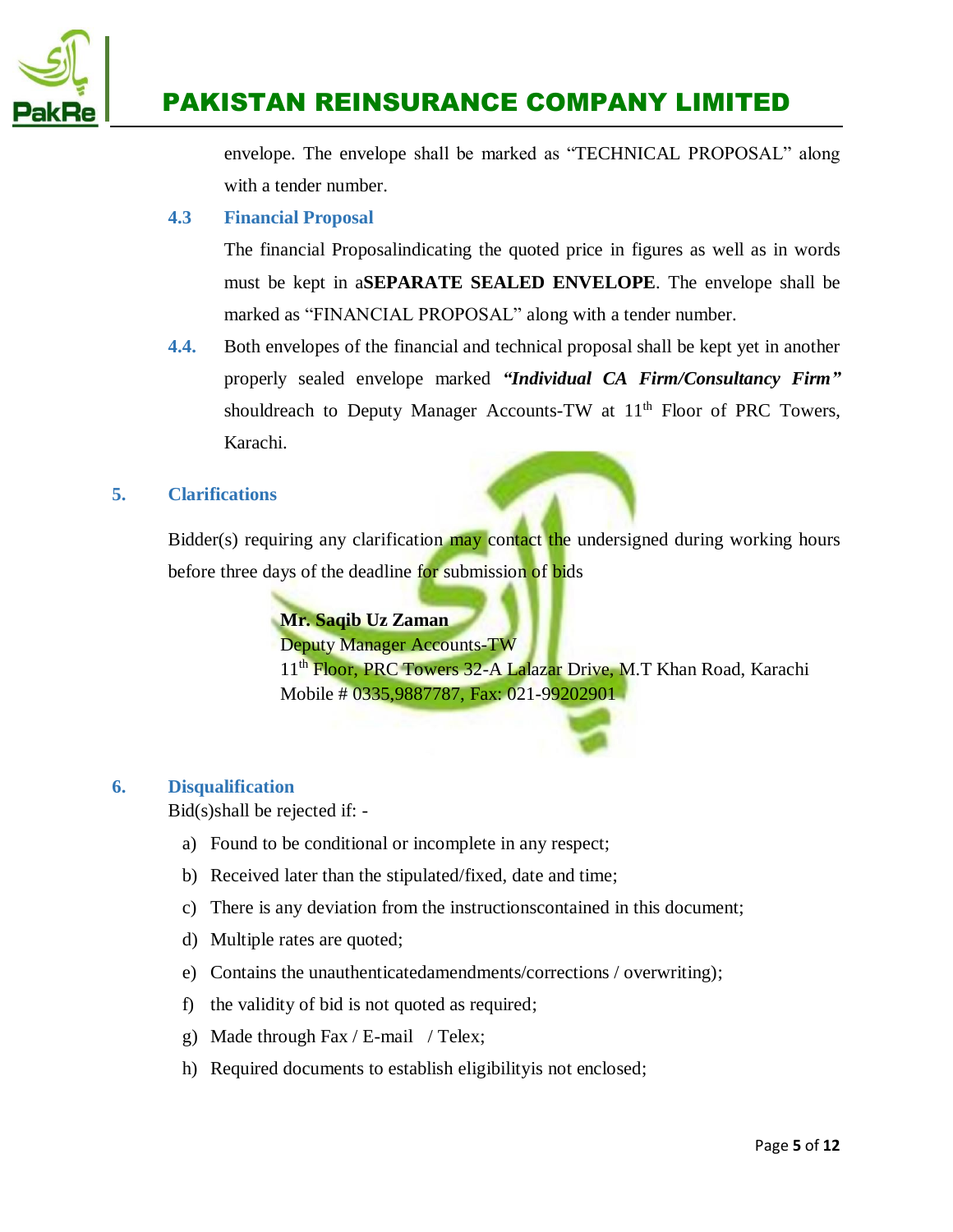

#### <span id="page-5-0"></span>**7. Terms of Reference/Scope of the Services**

The consultant will have to make below-mentionedpolicies as per corporate governance requirements.

- 1. Write-off of bad or doubtful debts, advances, and receivables.
- 2. Acquisition or disposal of fixed assets and investments.
- 3. Corporate social responsibility initiatives including, donations, charities,

contributions and other payments of similar nature.

- 4. Determination and delegation of financial powers to executives and employees.
- 5. Transactions or contracts with associated companies and related parties.
- 6. Capital expenditure planning and control.
	- 7. Standard Operating procedures (SOPs) for inventory store.

#### <span id="page-5-1"></span>**8. Cost of Preparation of bidding document and Liability:**

The bidder shall bear all costs associated with the preparation and submission of the bidding document. **PRCL** will, in no case, be responsible or liable for these costs, or have any other liability to any bidder, regardless of the conduct or outcome of the bidding process. PRCL shall have no obligation to any bidder to reimburse any costs incurred in preparing bids.

#### <span id="page-5-2"></span>**9. Technical and Financial Evaluation:**

PRCL shall evaluate the applicantsbased on the eligibility parameters and evaluation criteria prescribed hereinafter. Anything not mentioned in this document regarding the bidding process shall be governed by the prevailing Public Procurement Rules of PPRA.

#### **9.1. Technical Evaluation**

The technical bids will be evaluated as per the below-tabulated criteria. The bids scoring a Minimum of 55 marks in technical evaluation will qualify for the next stage, i.e financial opening.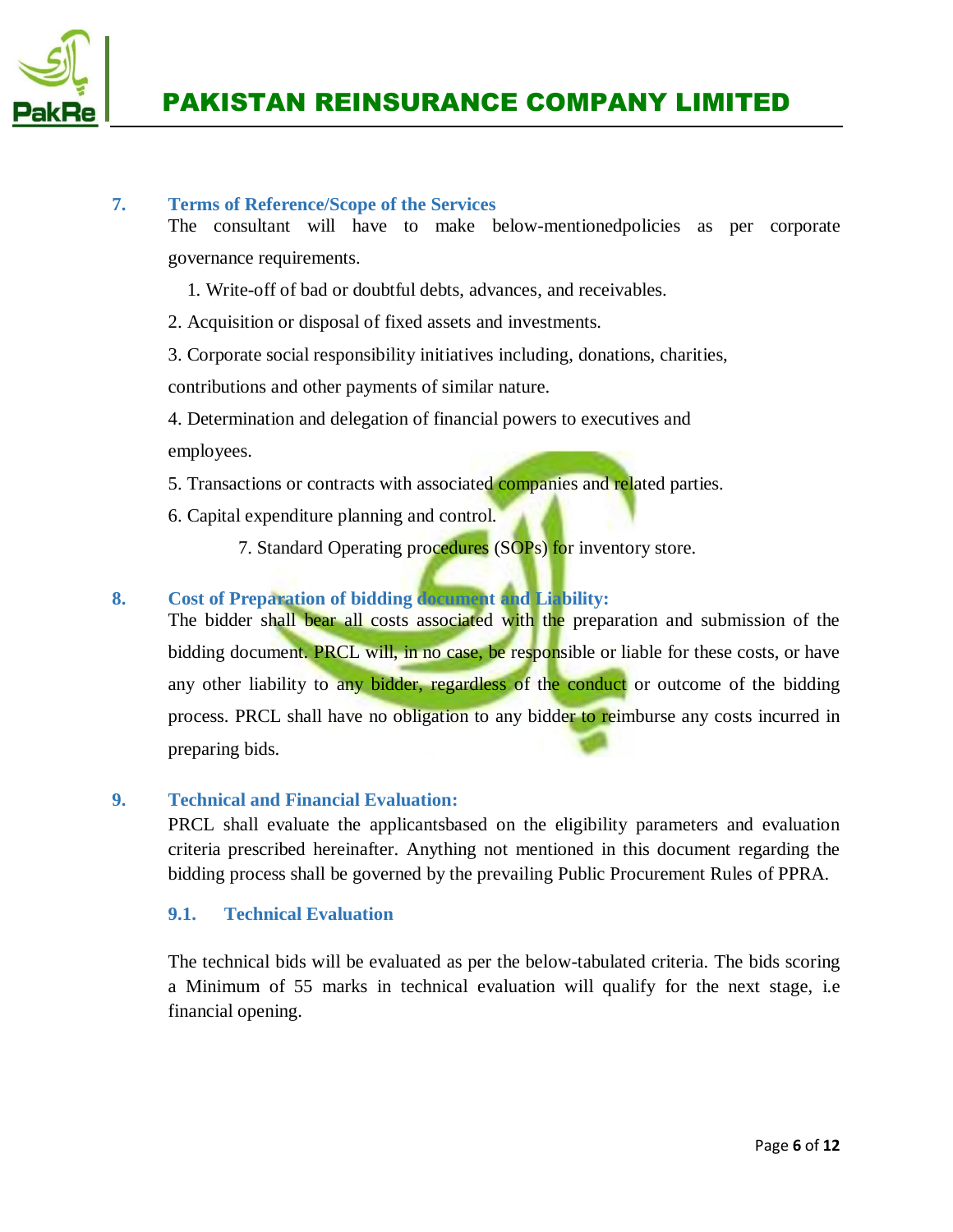

| Sr No.                  | <b>Technical Evaluation</b>                                                                                                                          | <b>Marks</b>   | <b>Total Marks</b> |
|-------------------------|------------------------------------------------------------------------------------------------------------------------------------------------------|----------------|--------------------|
|                         | Having prior experience in preparation of accounting manuals&<br>corporate policies of companies.                                                    |                |                    |
| $\mathbf{1}$            | 1-3 Companies                                                                                                                                        | $\overline{7}$ | 12                 |
|                         | More than three companies                                                                                                                            | 12             |                    |
| $\overline{2}$          | Bidder's firm has been in existence since (number of years) and in<br>category "A" of chartered accountants in SECP list for insurance<br>companies. |                | 10                 |
|                         | $1 - 5$                                                                                                                                              | 5              |                    |
|                         | More than 5 years                                                                                                                                    | 10             |                    |
|                         | <b>Public/Private Clients, Financial Strength, Offices, and Satisfactory</b><br><b>Performance Certificates</b>                                      |                |                    |
| 3                       | Public/Private Clients (list of Clients shall be enclosed)                                                                                           |                | 10                 |
|                         | $\geq$ 3 $\leq$ 20 Public/Private Clients;                                                                                                           | 3              |                    |
|                         | $\geq$ 21 Public/Private Clients                                                                                                                     | 10             |                    |
|                         | <b>Financial Strength</b>                                                                                                                            |                |                    |
| $\overline{\mathbf{4}}$ | Less than ten million                                                                                                                                | 3              | 15                 |
|                         | $>10<50$ million                                                                                                                                     | $\overline{7}$ |                    |
|                         | $>50$ million                                                                                                                                        | 15             |                    |
|                         | Membership/Affiliation with an international firm of Repute                                                                                          |                |                    |
| 5                       | N <sub>o</sub>                                                                                                                                       | $\overline{0}$ | 5                  |
|                         | Yes                                                                                                                                                  | 5              |                    |
|                         | <b>Satisfactory Performance Certificates1(SPC)</b>                                                                                                   |                |                    |
| 6                       | 1-2 Certificates                                                                                                                                     | $\overline{2}$ |                    |
|                         | 3-6 Certificates                                                                                                                                     | 3              | 10                 |
|                         | More than 6 Certificates                                                                                                                             | 10             |                    |
|                         | Having prior experience in Insurance/Reinsurance business.                                                                                           |                |                    |
| 7                       | One Company                                                                                                                                          | $\overline{2}$ | 8                  |
|                         | More than one company                                                                                                                                | 8              |                    |
|                         | 70                                                                                                                                                   |                |                    |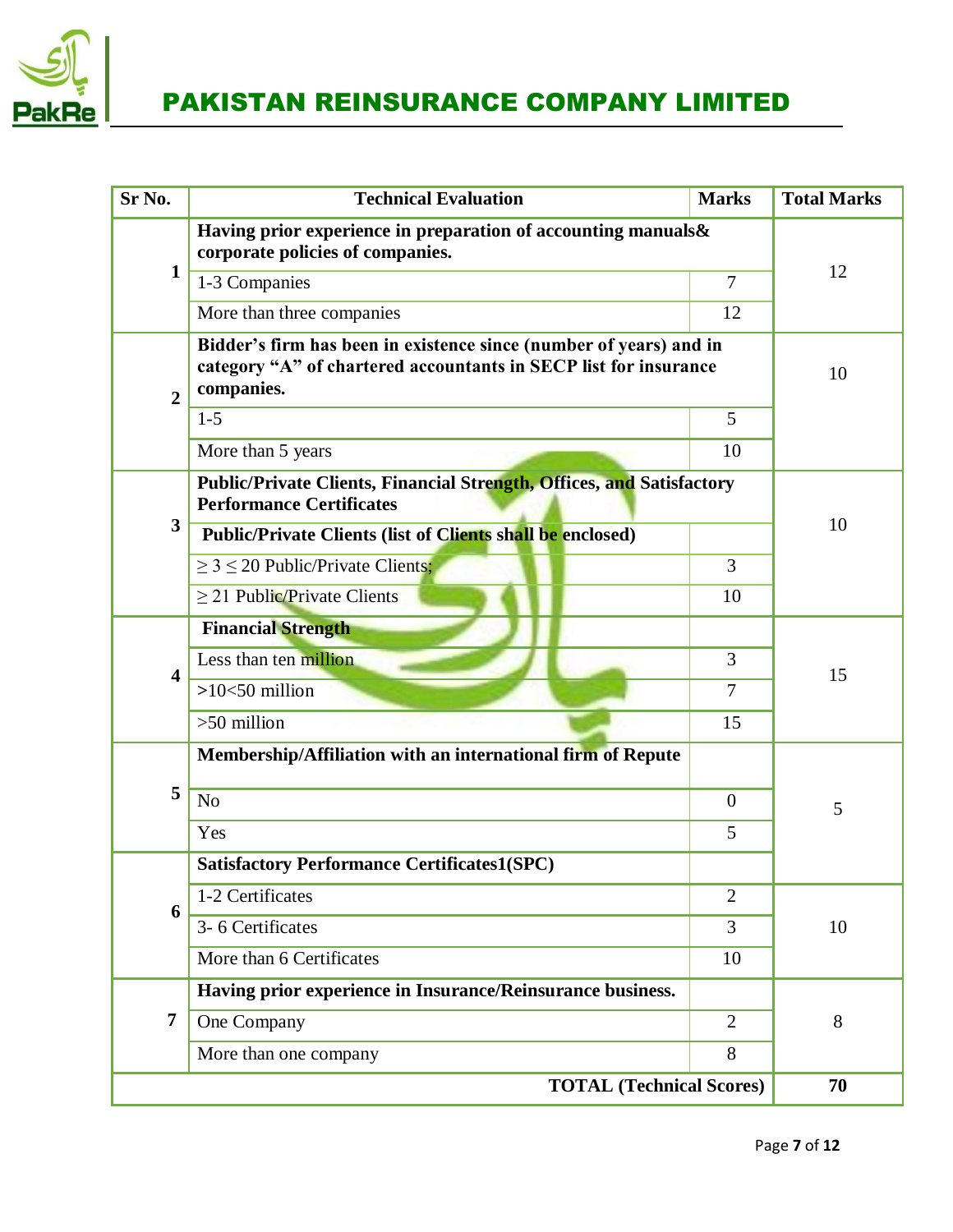

#### **9.2 Financial Evaluation**

9.3.1. Total score for Financial Bid is 30 points out of 100.The financialbid will be evaluated as per the below formula:

> **Financial Score** = 30 x Amount of Lowest Submitted Bid Amount quoted by Bidder

- 9.3.2. Thefinancial proposal must be inclusive of all taxes applicable in Pakistan including out-of-pocket expenses, and any other expenses.
- 9.3.3. Financial bids of technically unsuccessful/unqualified bidders will be returned unopened.
- 9.3.4. As per rules rule 31 of PPRA Rules 2004 no change/modification in the financial proposal will be accepted/allowed once the same has been opened publicly.
- 9.3.5 For comparison of bids quoted in different currencies, the price shall be converted into a single currency specified in the bidding documents. The rate of exchange shall be the selling rate, prevailing on the date of opening of bids specified in the bidding documents, as notified by the State Bank of Pakistan on that day.

#### **9.3 Most Advantageous Bid**

The most advantageous bid (lowest evaluated bid) will be determined as per below formula:

#### **Most advantageous bid (lowest evaluated bid) = T. S+F.S**

Here:

T.S = Technical Scores

F.S = Financial Scores

#### <span id="page-7-0"></span>**10. Award of Contract**

- 10.1. **Qualification:** PRCL will determine to its satisfaction whether the Bidder that is selected as having submitted the lowest evaluated responsive bid is qualified to perform the contract satisfactorily.
- 10.2. The determination will consider the Bidder's compliance with the qualification criteria defined in the Bid Data Sheet.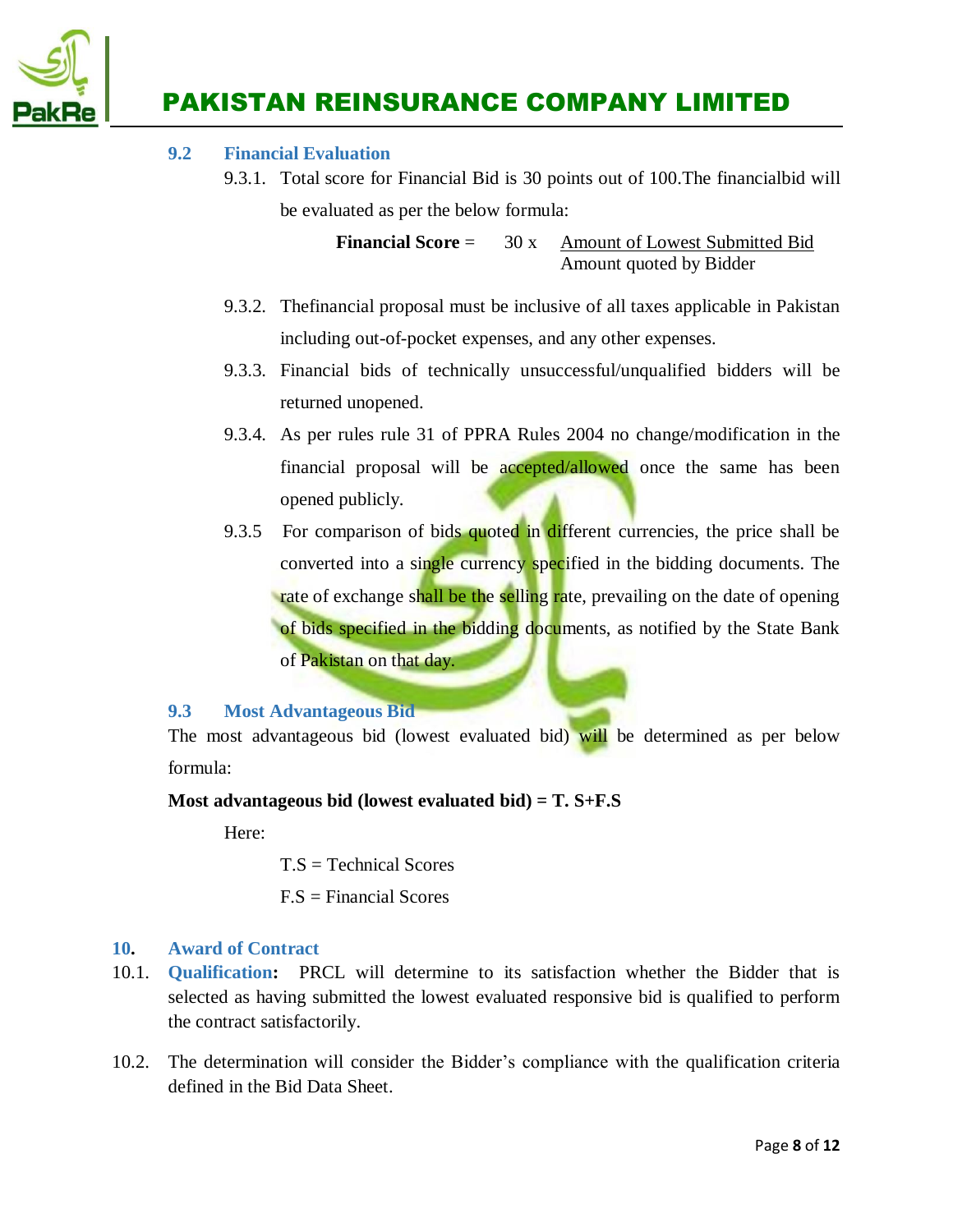

- 10.3. **Award Criteria:** Subject to Clause 9.2 and 9.3 read with clause 10.1, PRCL will award the contract to the successful bidder whose bid has been determined to be substantially responsive and has been determined to be the lowest evaluated bidder, provided further that the Bidder is determined to be qualified to perform the contract satisfactorily.
- 10.4. PRCL's Right to Accept/ Reject Bids: PRCL reserves the right to accept or reject all bids, and to annul the bidding process and reject all bids at any time before acceptance of the bids, without thereby incurring any liability to the affected bidder or bidders. PRCL will inform the affected bidder or bidders of the grounds for PRCL's action if so requested, but PRCL shall not be required to justify the grounds.
- **10.5 Notification of Award**:Before the expiration of the period of bid validity/extended bid validity and subject to Clause 10.5.1, PRCL will notify the successful Bidder in writing by registered letter or by email, to be confirmed in writing by registered letter, that its bid has been accepted.

**10.5.1** The notification of award under 10.5 will constitute the formation of the Contract.

- **10.5.2** PRCL shall announce the results of bid evaluation in the form of a report giving justification for acceptance or rejection of bids at least fifteen days before the award of the contract.
- **10.6 Signing of Contract**: At the same time as PRCL notifies the successful Bidder, PRCL will send the Bidder the Contract Form provided in the bidding documents, incorporating all agreements between the parties.
- **10.7.** After fifteen days of the announcement of an evaluation report, the successful Bidder shall sign the contract and return it to PRCL.
- **10.8 Corrupt or Fraudulent Practices**:

PRCL observes the highest standard of ethics during the procurement and execution of such contracts. In pursuance of this policy, PRCL:

(a) defines, for this provision, the terms set forth below as follows:

"corrupt and fraudulent practices" include the offering, giving, receiving, or soliciting of anything of value to influence the action of a public official or the supplier or contractor in the procurement process or contract execution to the detriment of the procuring agencies; or misrepresentation of facts to influence a procurement process or the execution of a contract, collusive practices among bidders (before or after bid submission) designed to establish bid prices at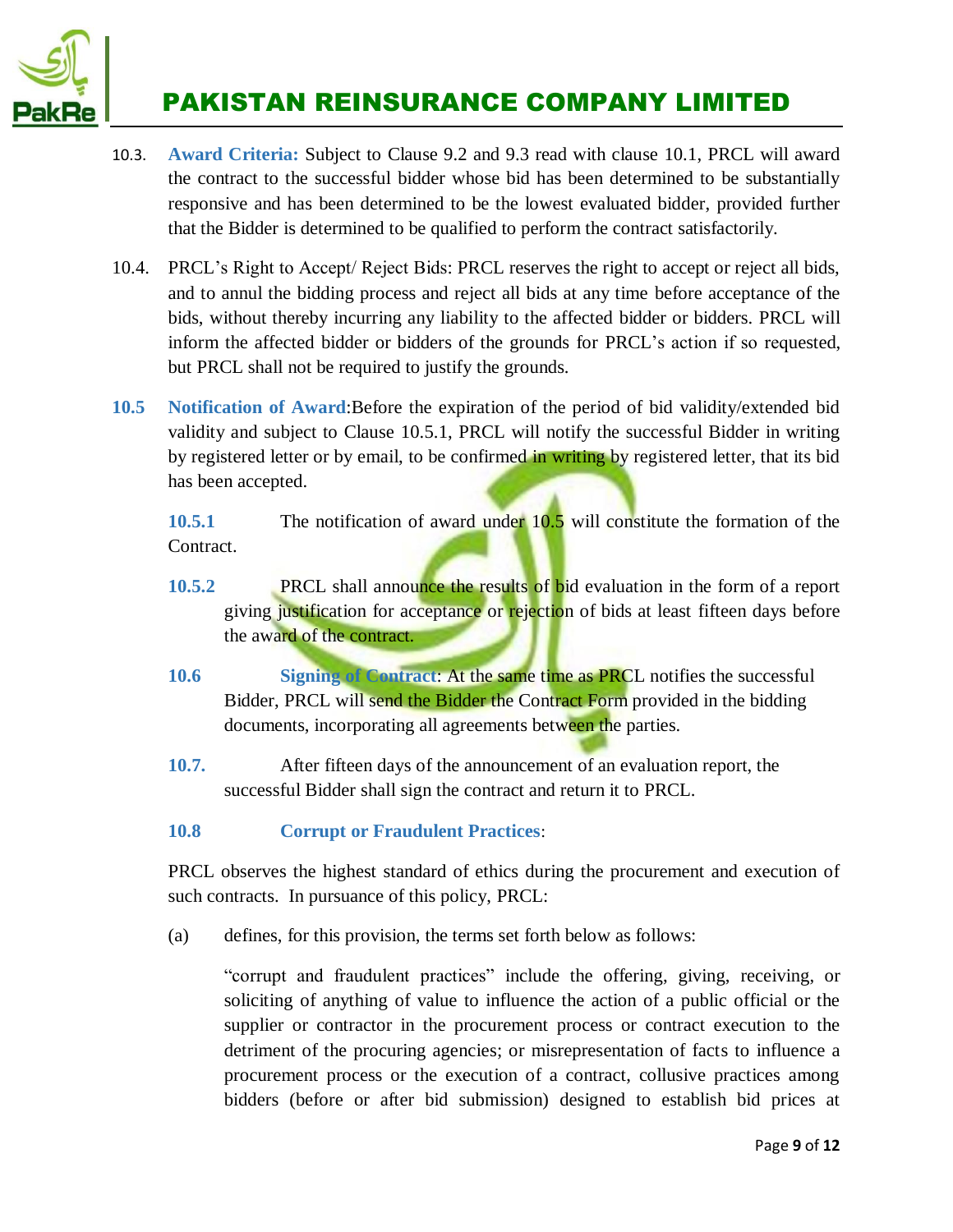

artificial, non-competitive levels and to deprive the procuring agencies of the benefits of free and open competition and any request for, or solicitation of anything of value by any public official in the course of the exercise of his duty

- (b) will reject a proposal for award if it determines that the Bidder recommended for award has engaged in corrupt or fraudulent practices in competing for the contract in question;
- (c) will declare a firm ineligible, either indefinitely or for a stated period, to be awarded a PRCL financed contract if it at any time determines that the firm has engaged in corrupt and fraudulent practices in competing for, or in executing, a PPRCL financed contract.

#### **10.9 Blacklisting:**

In case of any misrepresentation, **poor** performance orcorrupt &fraudulent practicePRCLshall blacklist bidder(s).

Before blacklisting of the firm, show cause notice will be issued to the bidder followed by a personal hearing, in case of non-resolution of issue. The nature of blacklisting of the firm, whether temporary or permanent, will depend upon the gravity of the offense.

#### <span id="page-9-0"></span>**11. Validity of Proposal**

11.1 The Proposals validity period shall be 90 days from the last date for submission of the Tender.

<span id="page-9-1"></span>11.2 The successful bidder will have to submit 2% of quoted amount as bid security.

#### **12**. **Payment/Remuneration**

Payment will be made after deduction of all applicable taxes once the successful bidder will complete the accounting manual with corporate policies.

#### <span id="page-9-2"></span>**13. Arbitration**

In case of any difference or dispute arising between the parties relating to the present bid or during the contract period, shall be referred to a resolution to the Chief Executive Officer of PRCL or his duly authorized nominee whose decision shall be final and binding on both the parties.

**\*\*\***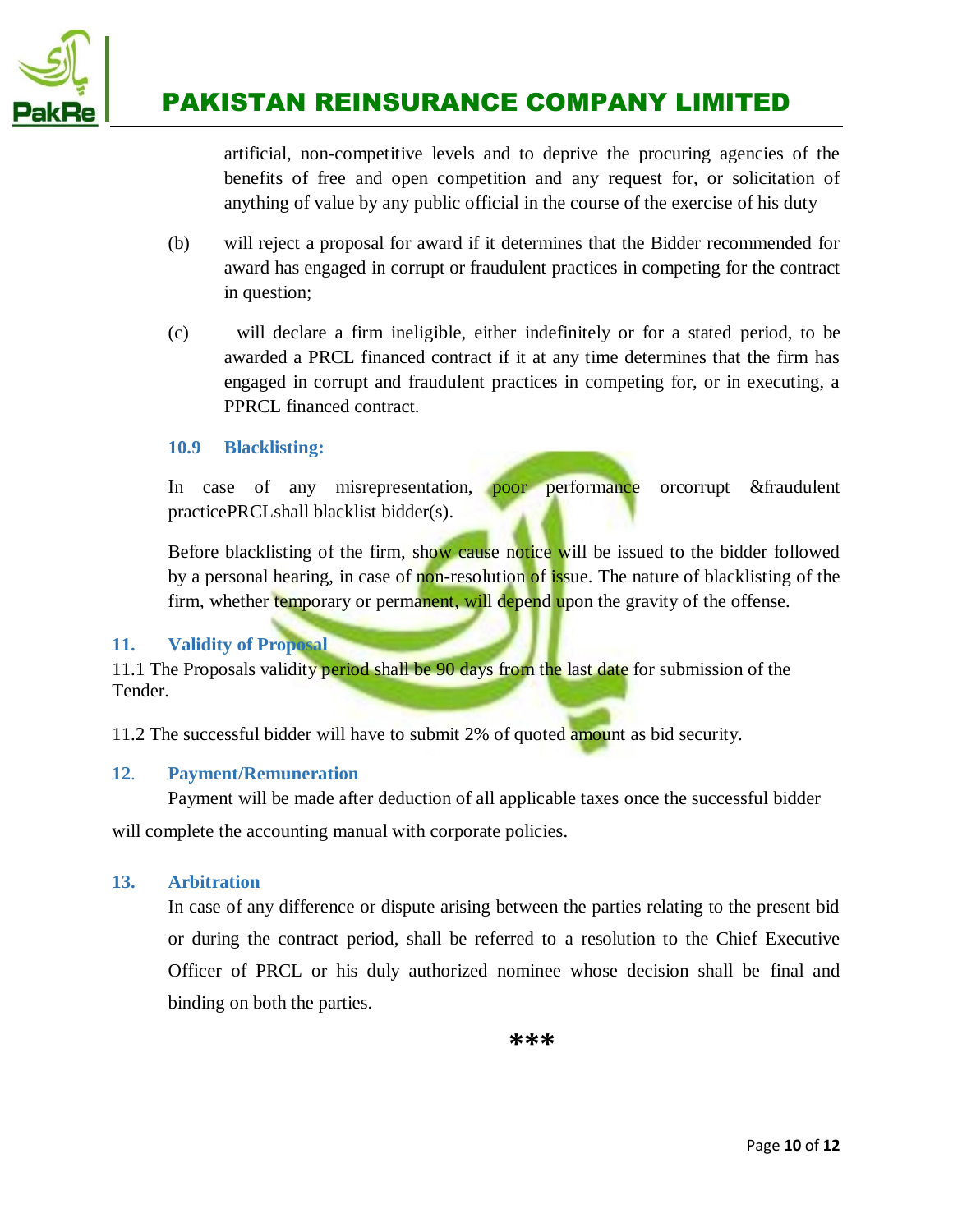

**Schedule-A**

#### [to be printed on the letterhead of firm] **TENDER APPLICATION FROM [this formmust be kept with technical proposal]**

<span id="page-10-0"></span>No……………………… Date………………………

To: The Head of Administration Department Pakistan Reinsurance Company Limited

#### **Subject**: -**Tender for accounting manual and corporate policies of PRCL.**

| Dear Sir,                                                                                                                                                                                                                                                   |  |  |  |  |  |  |
|-------------------------------------------------------------------------------------------------------------------------------------------------------------------------------------------------------------------------------------------------------------|--|--|--|--|--|--|
| With reference to tender advertisement of Pakistan Reinsurance Company Limited<br>titledTender for _______________________ published in daily ____________________<br>dated<br>we would like to participate in the subject tender and hereby submit bids on |  |  |  |  |  |  |
| behalf of M/s (name of firm). Brief details of our firm are as under:                                                                                                                                                                                       |  |  |  |  |  |  |
|                                                                                                                                                                                                                                                             |  |  |  |  |  |  |
|                                                                                                                                                                                                                                                             |  |  |  |  |  |  |
|                                                                                                                                                                                                                                                             |  |  |  |  |  |  |
|                                                                                                                                                                                                                                                             |  |  |  |  |  |  |
| Yes<br>NO.                                                                                                                                                                                                                                                  |  |  |  |  |  |  |
| Yes<br><b>NO</b>                                                                                                                                                                                                                                            |  |  |  |  |  |  |
| 7. Active Taxpayer evidence(attached)   Yes  <br><b>NO</b>                                                                                                                                                                                                  |  |  |  |  |  |  |
| Earnest Money @ 2% o Bid<br>8.<br>Order<br>Pay<br>Amount                                                                                                                                                                                                    |  |  |  |  |  |  |
| <b>NO</b>                                                                                                                                                                                                                                                   |  |  |  |  |  |  |
| <b>NO</b><br>Yes                                                                                                                                                                                                                                            |  |  |  |  |  |  |
| 11. Affidavit (on the stamp paper) to the effect that the firm has not been black listed by any of                                                                                                                                                          |  |  |  |  |  |  |
| <b>NO</b><br>Yes<br>the Govt. (Federal or Provincial (attached)                                                                                                                                                                                             |  |  |  |  |  |  |

2. we hereby confirm that we have thoroughly read the contents of the bidding document, TORs mentioned,and the terms and conditions framed therein. we further confirm that all the terms and conditions stipulated in the bidding document of the above-mentioned tender are unconditionally acceptable to us and that we shall abide by the same in letter and spirit.

> **\_\_\_\_\_\_\_\_\_\_\_\_\_\_\_\_\_\_\_\_\_\_\_\_\_\_\_\_\_\_\_\_\_\_\_\_\_\_\_\_\_\_\_\_\_\_\_\_\_\_\_\_\_ Name, Signature, and Stamp of owner/Authorized representative**